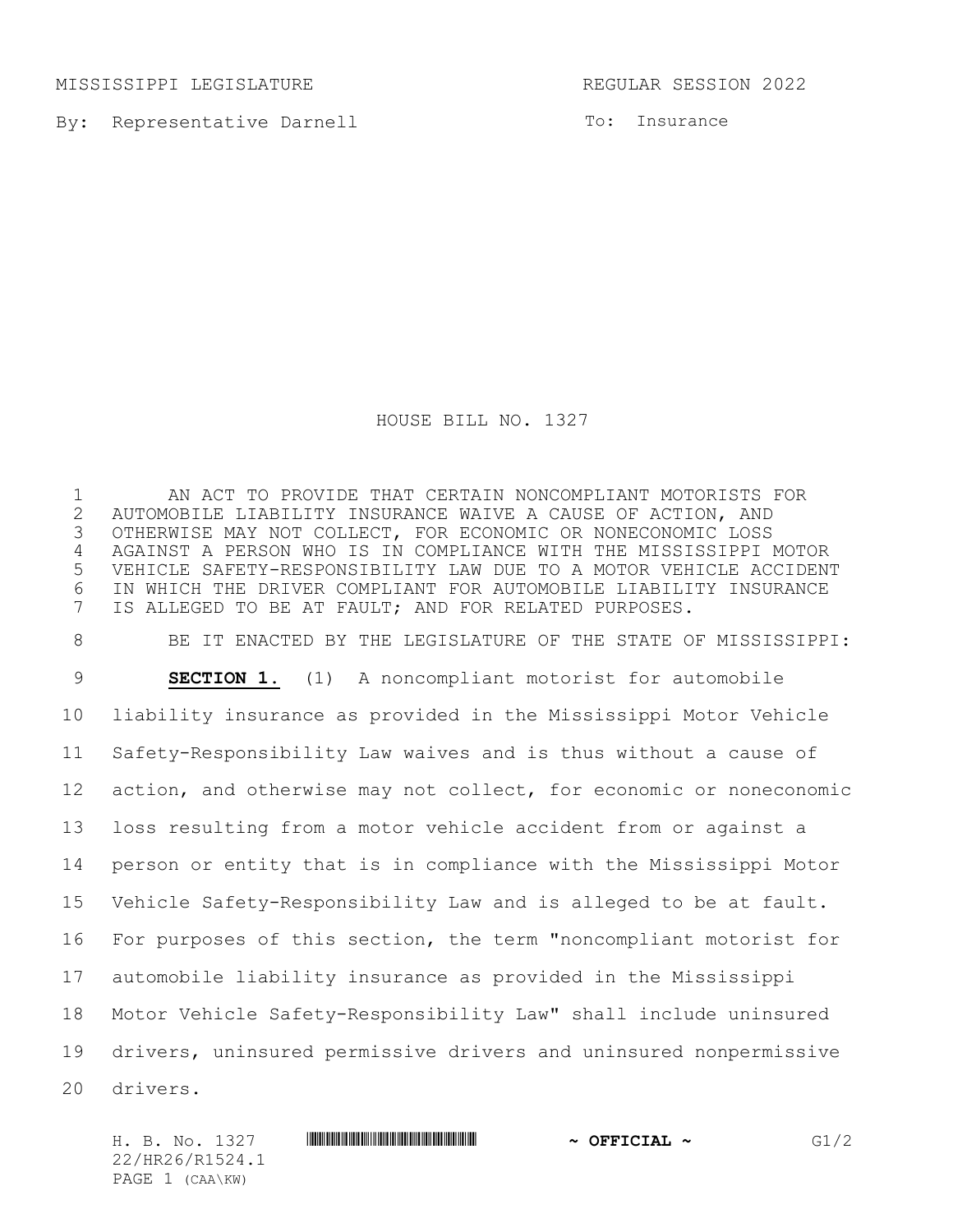Such waiver shall not apply if it is proven that the accident was caused, in whole or in part, by a compliant insured tort-feasor motorist who was operating the involved motor vehicle under the influence of drugs or alcohol, or who has been convicted of manslaughter, or simple or aggravated assault arising out of the motor vehicle accident.

 (2) The provisions of this section shall not apply to a noncompliant motorist whose immediately previous insurance policy meeting the requirements of the Mississippi Motor Vehicle Safety-Responsibility Law was terminated or nonrenewed for failure to pay the premium, unless notice of termination or nonrenewal for failure to pay such premium was provided by such insurer at least six (6) months prior to the time of the accident.

 (3) In an action against a person who is in compliance with the Mississippi Motor Vehicle Safety-Responsibility Law by a person deemed to have waived recovery under subsection (1) of this section:

 (a) Any award in favor of such person shall be reduced by an amount equal to the portion of the award representing compensation for economic and noneconomic losses; and

 (b) The trier of fact shall not be informed, directly or indirectly, of such waiver or of its effect on the total amount of such person's recovery.

 (4) Nothing in this section shall be construed to preclude recovery against an alleged tort-feasor for economic loss.

H. B. No. 1327 **. AND AND AN ABLE AND ARRIVE AT A DEFICIAL ~** 22/HR26/R1524.1 PAGE 2 (CAA\KW)